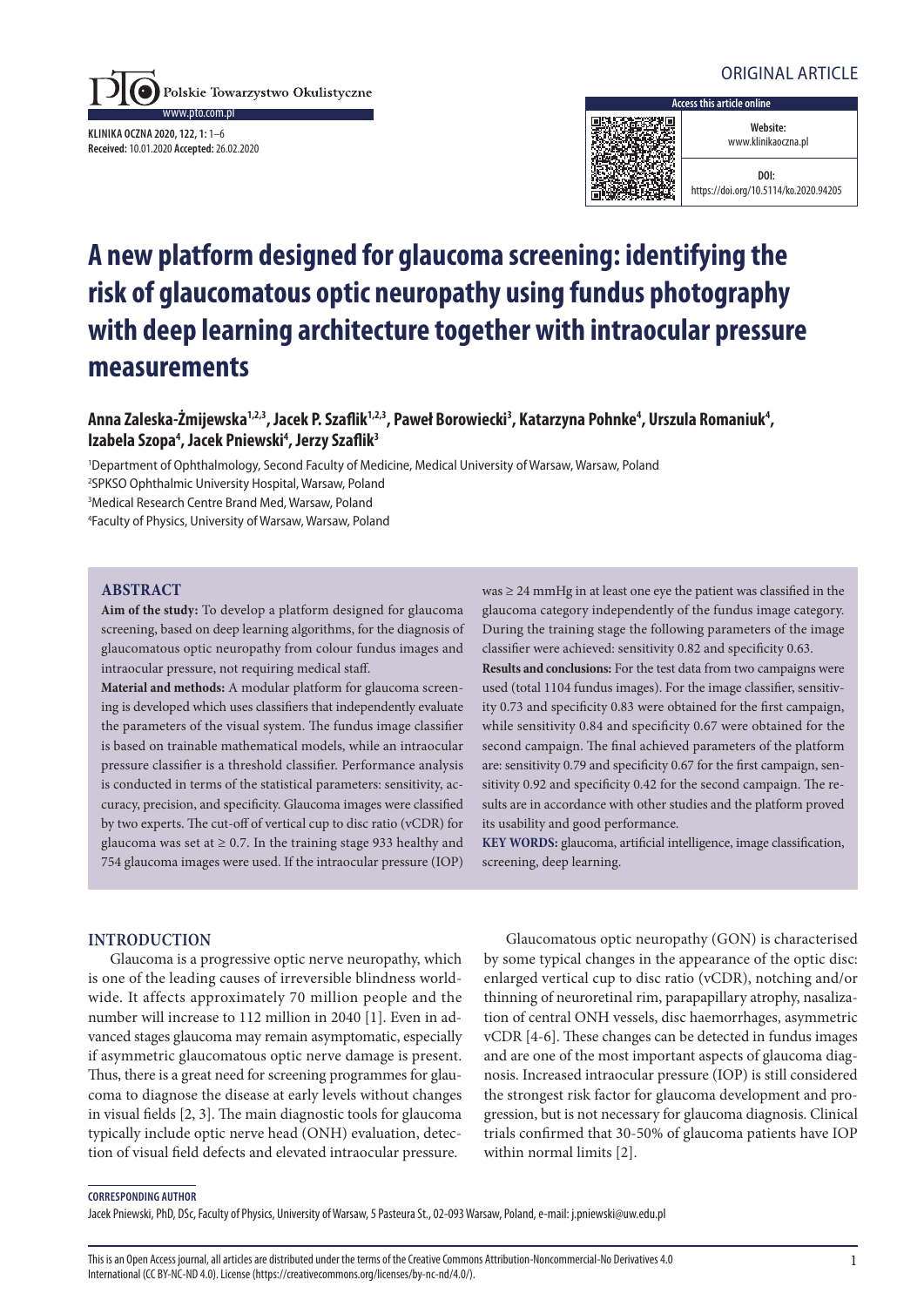There is no single reference standard for establishing the diagnosis of glaucoma. The diagnosis is usually made on the basis of clinical examination combined with several tests for structural and functional optic nerve damage and intraocular pressure measurements [4, 6]. The evaluation of GON may be performed by observing the ONH in fundus photographs and tests using laser scanning imaging techniques such as scanning laser tomography (HRT), scanning laser polarimetry (GDX), and optical coherence tomography (OCT) [7, 8]. In the clinic, retinal fundus photography is a well-established diagnostic tool for eye diseases and the easiest and low-cost test. The interpretation of colour fundus ONH images requires expert knowledge and may differ even among experienced glaucoma specialists. Thus, there is a need for development of automatic methods for GON detection based on fundus images. Several reports have proved the efficacy of machine learning in glaucoma [9-23].

Machine learning is a system of artificial computer intelligence that provides computers with the ability to automatically learn without being explicitly programmed. In ophthalmology machine learning has been used to investigate diabetic retinopathy (DR), age-related macular degeneration (AMD) and glaucoma [10-12]. Recent studies of DR using deep machine learning showed high sensitivity and specificity for the detection of changes typical for DR [11, 12, 15]. The detection of glaucoma may be more challenging than the diagnosis of DR because it relies on estimation of subtle changes in the ONH shape and cupping including the stage of glaucoma and refractive errors of the eye [9, 14].

The aim of this study was to evaluate a simple and costeffective screening platform designed to use convolutional neural networks for glaucoma detection using colour fundus photography together with non-contact IOP measure-



**Figure 1.** Schematic diagram of the screening platform

#### **Table I.** Definitions of statistical parameters

| <b>Parameter</b> | <b>Definition</b>                |  |
|------------------|----------------------------------|--|
| Sensitivity      | TP<br>$TP + FN$                  |  |
| Accuracy         | $TP + TN$<br>$TP + TN + FP + FN$ |  |
| Precision        | TP<br>$TP + FP$                  |  |
| Specificity      | ΤN<br>$TN + FP$                  |  |

ments. The existing few commercial systems use only images of the fundus (RetinaLyze) or focus on diabetic retinopathy (Eyenuk), and do not reveal the details of the neural networkbased classifiers used for examination.

## **MATERIAL AND METHODS**

#### **General description of the platform**

The modular platform for glaucoma screening consists of the following modules: aggregating module (AGGMod), measuring module (MSRMod), analytical module (ANLMod), diagnostic module (DGNMod), and communication module (COMMod), as shown in Figure 1.

The AGGMod connects other modules of the platform and provides access to a remote server that collects all data of the examined person and the examination results. An operator registers personal data and medical history of the patient in the server system for future reference.

The MSRMod collects data, at least full-colour fundus images and IOP, from diagnostic devices: a fundus camera and a tonometer. The list of the devices and the number of collected parameters can be extended in future versions of the platform. At least one eye must be imaged, but the platform by default collects data from both eyes.

The ANLMod uses classifiers that independently evaluate the parameters of the visual system: an image of a fundus and an IOP value of an eye. The image classifier is based on trainable mathematical models (deep neural networks, artificial intelligence) and is discussed in detail in the next section. The IOP classifier is a threshold classifier that is based on a threshold value, resulting from the medical knowledge. If the IOP is equal to or higher than this value, the classifier indicates high probability of glaucoma.

The DGNMod issues an initial diagnosis for the patient (glaucoma or healthy) on the basis of the information from the ANLMod. Then, if at least one classifier indicated an increased risk of glaucoma, a message to the patient is sent, using COMMod, as an SMS message or an e-mail, with an indication of a need of a medical appointment. If all classifiers identified healthy eyes, a message is sent with a recommendation for regular eye tests. Otherwise, a message is sent with information about failure during tests. The messages also confirm proper communication with the patient. If the message is not received by the patient he or she is obliged to repeat the test or make a medical appointment.

Performance analysis of a classifier or the whole platform is conducted in terms of the following statistical parameters: sensitivity, accuracy, precision, and specificity, defined in Table I, where TP – true positives, FP – false positives, TN – true negatives, and FN – false negatives, with respect to the unanimous opinion of two qualified ophthalmologists.

The whole information technology system which runs the platform is developed in-house.

## **Data sets (MSRMod)**

The prospective study was conducted between March 2019 and July 2019. Adults (> 18 years) with visual acuity and cen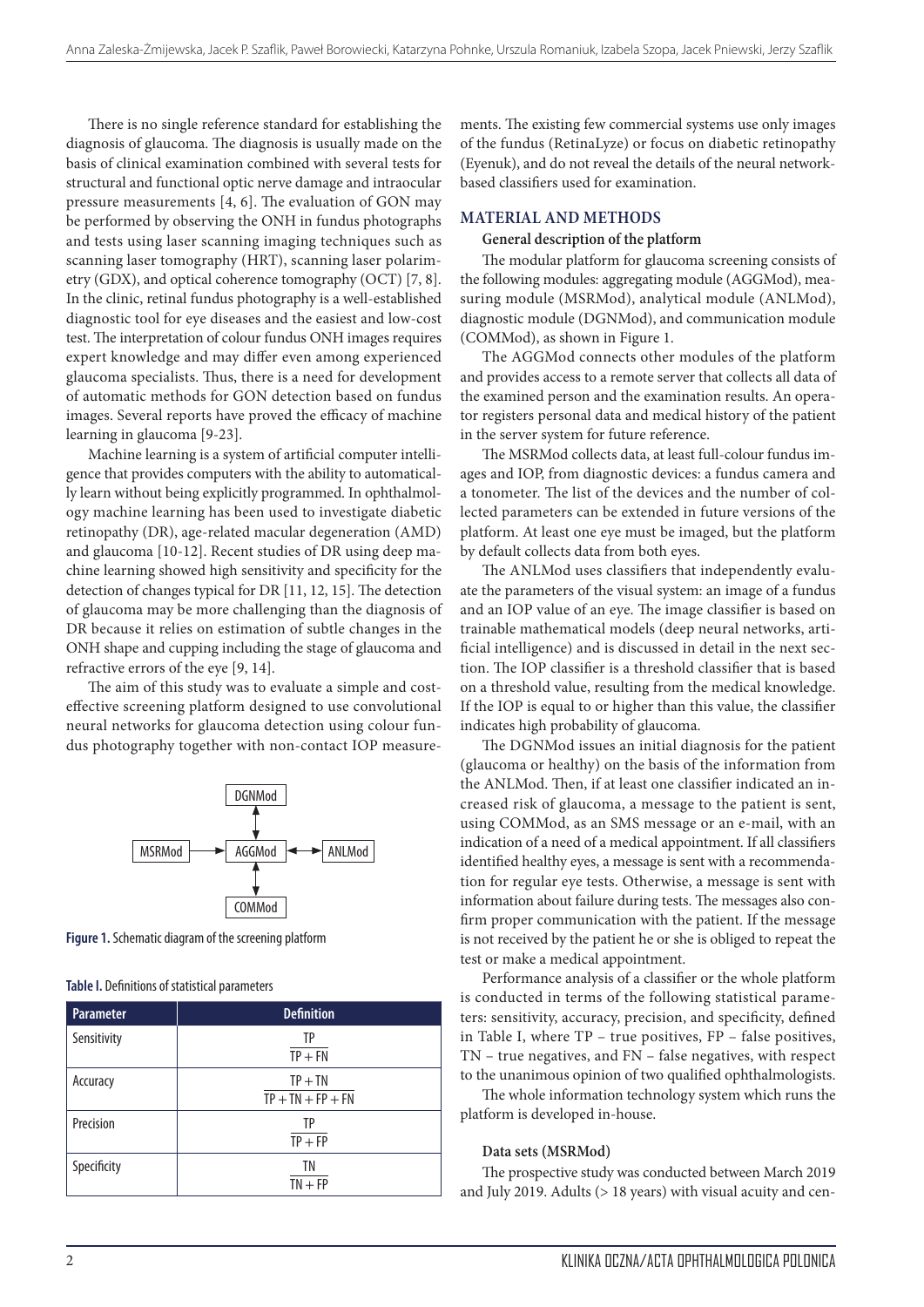tral fixation enough to obtain good quality photography of the fundus were included in the study. The exclusion criteria were: difficulties in obtaining clear fundus images in both eyes due to opacities in optical media or narrow pupil.

The datasets for this study consisted of fundus images obtained from two sources: Ophthalmic Teaching Hospital Glaucoma Outpatients Clinic, which is a clinical base for the Department of Ophthalmology Medical University of Warsaw, and Microsurgery Eye Centre "Laser" in Warsaw.

The study protocol was accepted by the Bioethical Commission of the Medical University of Warsaw and was conducted in accordance with the Declaration of Helsinki.

Before the measurement a short questionnaire was collected including age, family history of glaucoma, systemic diseases that are risk factors for glaucoma (arterial hypertension, systemic hypotony, diabetes mellitus, headaches, Raynaud's syndrome), previous or current treatment for glaucoma, according to indications from the literature [24, 25].

For the preparation of the training set of images for the classifier the following devices were used: Nidek RS 330-Retina Scan Duo (first 196 patients), Haag-Streit DRS (subsequent 200 patients), and Crystalvue NFC-700 (all successive patients). The measurements were carried out in a darkened room with a light intensity not exceeding 1 lux, after 5-10 minutes of adaptation to darkness, in non-mydriatic mode of operation, without pupil dilation. For the operating stage only Crystalvue NFC-700 was used; it makes images of size  $4096 \times 3072$  with 24-bit colour depth, in lossless PNG file compression format. The measurement was centred on the optic disc area, with a 30-degree field of view. No additional correction of illumination or contrast enhancement was applied to the images.

During fundus image acquisition, it is necessary for a device operator to indicate the location of the centre of the optic nerve disc. This procedure allows for the further image preprocessing in ANLMod before the classification of the image and is also used for verification of the quality of the acquired image. The centre of the optic disc was determined within the vascular trunk in eyes with retinal vessels centrally located, while in cases of nasal displacement of the vessels or atypical discs, e.g. oblique or with peripapillary atrophy, every eye was checked individually, looking at the edge of the optic disc area.

We considered two categories of fundus images: healthy or glaucoma. Glaucoma included images classified by two experts as suspected glaucoma or with glaucoma. Graders assessed the specific ONH features in every image. In case of disagreement between the two evaluations performed, both glaucoma experts decided the final classification of the image by consensus. The cut-off of vCDR for the glaucoma category was set at vCDR  $\geq$  0.7. In spite of increased CDR other features characteristic for GON were considered as specific for this category [4, 6].

After fundus photography a non-contact IOP was measured. For the whole screening project a Topcon CT-800A tonometer was used. The reference cut-off of IOP for healthy eyes was less than 24 mmHg. If the IOP was ≥ 24 mmHg in at least one eye the patient was classified in the glaucoma category independently of the fundus image category.

In preparation of the training and validation dataset, subjects' demographics, such as age and sex, and other ophthalmological findings such as visual field defects, intraocular pressure level, gonioscopic appearance, and OCT measurements, were not considered in the diagnosis of glaucoma.

# **Fundus image classifier (ANLMod)** *Training stage*

The data from imaging devices provided at this stage by the MSRMod and passed to the ANLMod are images of different size. Since only the area of the optic nerve is assessed by the classifier the images were cropped using a window of size  $900 \times 900$  pixels centred around a manually pointed centre of the disc, and then scaled using bicubic interpolation to a size of  $227 \times 227$  pixels, as required by the classifier. The 'healthy' set contained 933 images and the 'glaucoma' set contained 754 images. Samples of resulting images are shown in Figure 2. The images presenting increased optic nerve discs are not processed separately. The neural network classifier during the training stage uses only 'healthy/glaucoma' status of the image. In this way, for both increased and normal discs the proper operation should be achieved.

As a classifier the AlexNet convolutional neural network was selected on the basis of preliminary tests [26]. This network is widely used in medical applications [27]. We developed the classifier using the deep learning framework *caffe* [28], on the basis of 30 models of neural network. The models were different in terms of the learning rate (*base\_lr*), the learning rate multiplier (*lr\_mult*), and the number of layers. For the final selection of the network structure and its parameters two methods were employed: *transfer learning* and *data augmentation*. Transfer learning is a method of solving one problem and applying the solution to a different but related problem. In our case, the initial ability of the AlexNet network to discriminate a number of classes of images was used to discriminate healthy and glaucoma images. Data augmentation is a method of expanding an available set of images using transformations of the original images. In our case, a number of transformations were analysed and used, such as mirror, shift, scale, contrast and intensity change. During the training stage the following statistical parameters were achieved: sensitivity 0.82, accuracy 0.72, precision 0.65, and specificity 0.63. In this calculation, eyes were analysed individually. Statistical tests were used to confirm the hypotheses that certain models are better than others.

The classifier model can be tuned to achieve better performance in terms of statistical parameters, at certain time intervals in the operational stage, when more training images of the fundus are collected. Two or more classifiers can also operate simultaneously, allowing for a smooth change to the updated classifier model.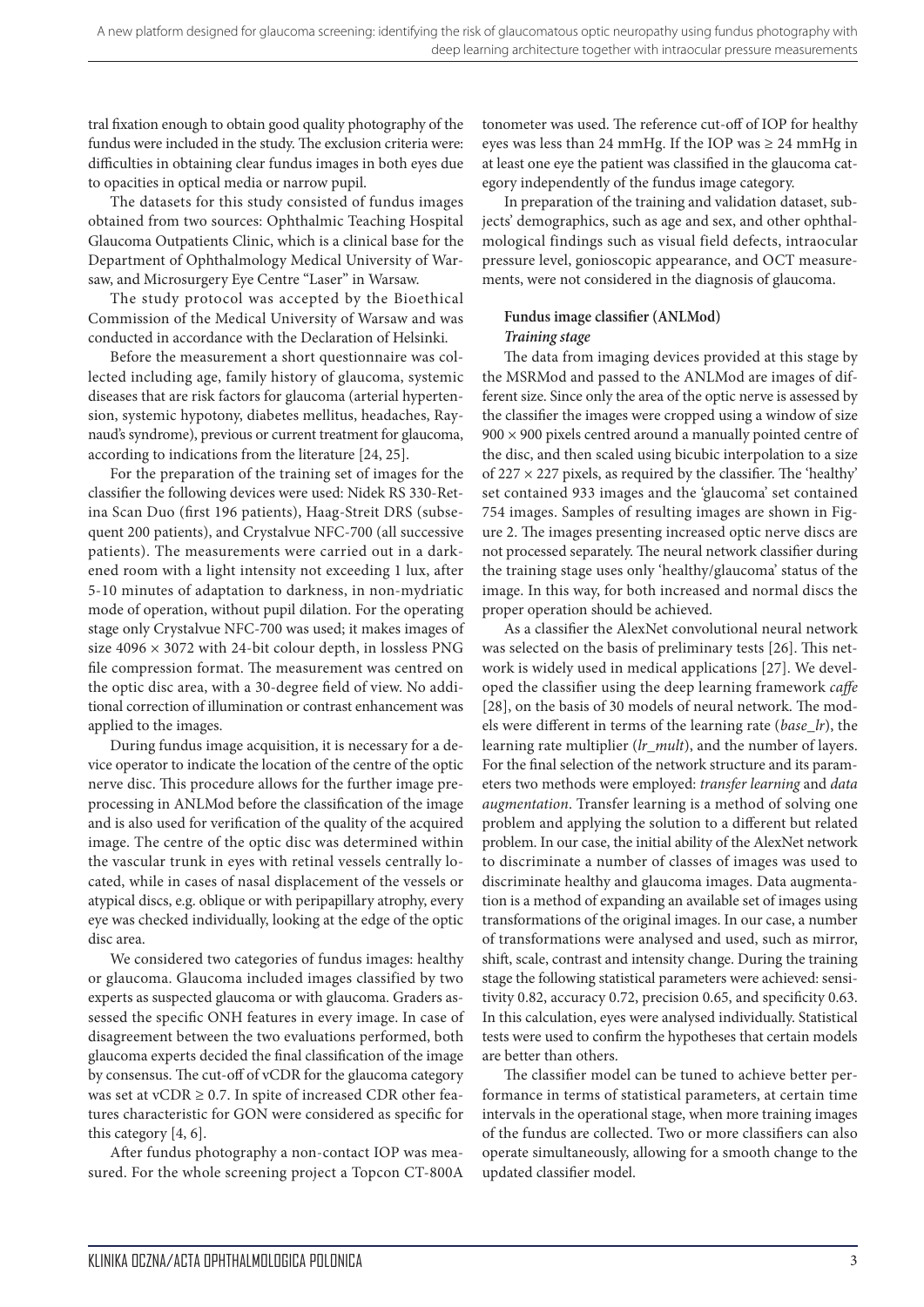

**Figure 2.** Sample images used to train the classifier: upper row – glaucoma, bottom row – healthy

## **RESULTS**

**Performance of the image classifier in the operational stage** For the test of the performance of the platform data from two measurement campaigns were used. In the first one,

| Table II. Statistical parameters achieved by the image classifier in the test cam- |
|------------------------------------------------------------------------------------|
| paigns                                                                             |

| <b>Parameter</b> | Value<br>(campaign 1) | Value<br>(campaign 2) | <b>Reference from</b><br>training |
|------------------|-----------------------|-----------------------|-----------------------------------|
| # of eyes        | 752                   | 352                   |                                   |
| ТP               | 192                   | 236                   |                                   |
| ΤN               | 560                   | 116                   |                                   |
| FP               | 112                   | 57                    |                                   |
| FN               | 71                    | 44                    |                                   |
| Sensitivity      | 0.73                  | 0.84                  | 0.82                              |
| Accuracy         | 0.80                  | 0.78                  | 0.72                              |
| Precision        | 0.63                  | 0.81                  | 0.65                              |
| Specificity      | 0.83                  | 0.67                  | 0.63                              |



**Figure 3.** Histogram of the age of the patients in the first test campaign

752 fundus images were collected from 382 patients, while in the second one 352 images were collected from 202 patients. As a result, values of statistical parameters were achieved as shown in Table II. In this case, the calculation is based only on image data (without IOP) and thus does not represent the overall performance of the platform. Figure 3 depicts a histogram of the age of the patients in the first campaign.

To summarize, for the first campaign a decrease of sensitivity and precision was observed while the accuracy and specificity were higher than in the training stage. For the second campaign an increase of all parameters was reported.

The final automatic diagnosis is issued on the basis of fundus image(s) and IOP for both eyes, therefore increasing the sensitivity of the platform, because the increased risk of glaucoma is identified for a patient even if only one of all classifiers (one or two fundus images and IOPs) for both eyes returns such an indication. The statistical parameters calculated on the basis of the final diagnosis are shown in Table III.

### **DISCUSSION**

The automatic detection of early-stage glaucoma is still one of the most challenging problems in medical image analysis and a number of test frameworks are available for comparison of different methods [23].

The statistical parameters, particularly sensitivity and specificity, as measures of the performance of a fundus image classifier, determined at the training stage, may not fully predict the operation of a classifier and the whole platform. For training, images are selected which can be clearly assigned to one of the classes: 'glaucoma' or 'healthy'. In real measurements there are several factors that may influence the assignment. They include bad condition of an eye's optical system (e.g. cataracts, haemorrhages), difficulties in operating the measuring device (fuzzy, partial, shifted or very dark images,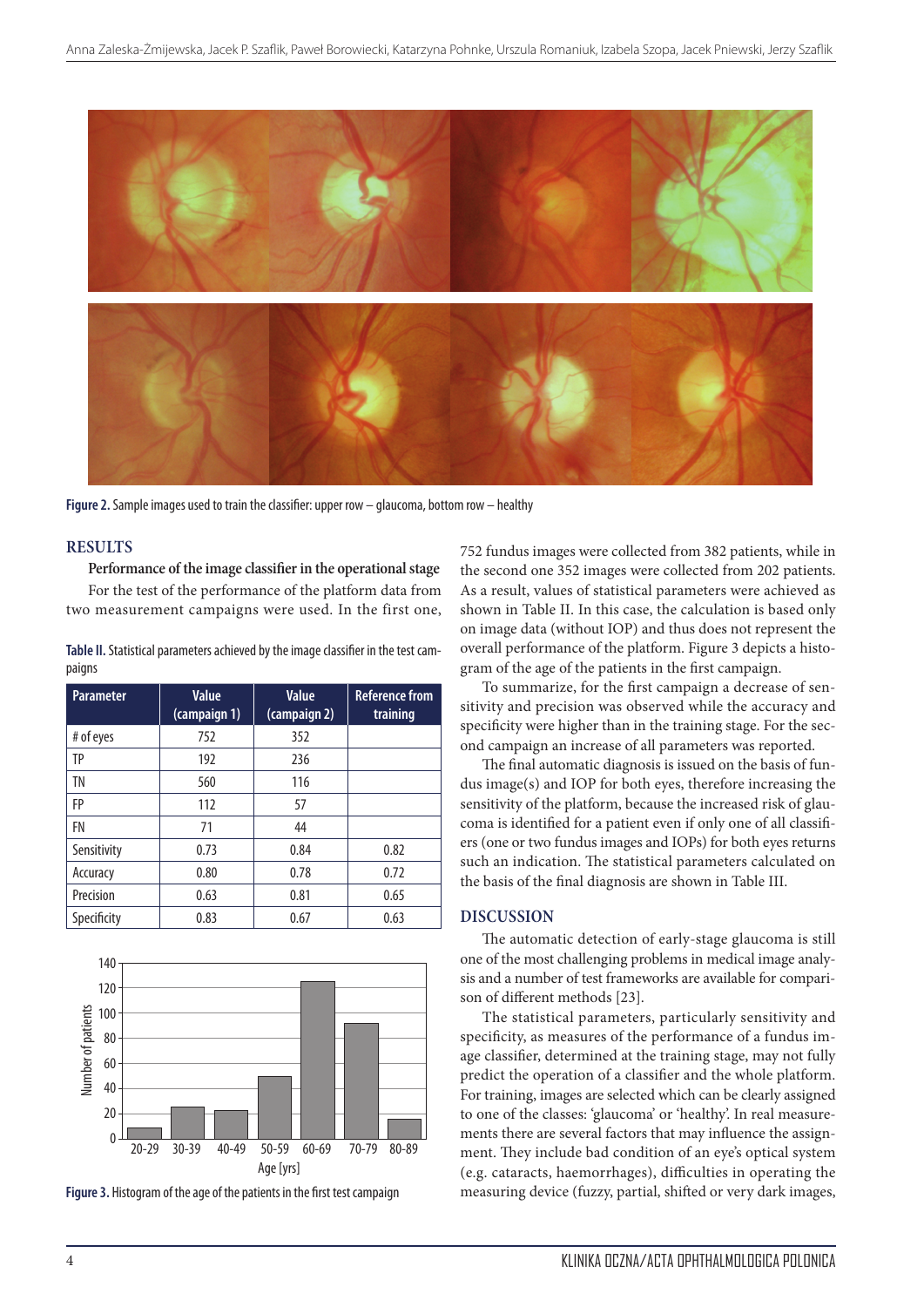very narrow pupil, etc.) and errors in indicating the centre of the optic nerve disc (operator's interpretation). Therefore, the performance of a platform may decrease. Moreover, in an examined group of persons healthy or glaucoma patients may be overrepresented, which leads to change of the statistical parameters. The latter issue may be the reason for the increase of parameters in both campaigns.

For the second campaign the specificity was as low as 0.42. The reason was that in this campaign the patients with advanced glaucoma were overrepresented. The variety of cases included types of images that were not common in the training stage, which caused random assignment in certain cases. These cases will be included in the future versions of the platform.

The above-mentioned actual problems can be partially resolved due to training of the staff that takes the measurements, indicates the centre of the optic nerve disc, and verifies the quality of the image. Additionally, having *a priori* knowledge of a group one can use an additional threshold in ANL-Mod. For example, if the prevalence of glaucoma in specific groups of patients is known, one can use Bayesian inference to control the classifier operation (thresholds), thus maintaining the desired statistical parameters.

Our results are in accordance with the results obtained by other authors, despite using a relatively small number of fundus images for training, as compared, e.g., with the study by Shibata *et al.*, where the training set was selected on the basis of 16,000 images [19]. For example, in the paper by Ahn *et al.* for early-stage glaucoma accuracy in the range 0.73-0.88, depending of the classifier version, was presented [14]. Fu *et al.* reported sensitivity 0.85 and specificity 0.84 [29]. In a review paper by Gómez-Valverde *et al.* the performances of a number of different convolutional neural networks were presented [20]. As a result, the sensitivity in the range 0.79-0.92, and the specificity in the range 0.75-0.91 were achieved. The authors also stressed that the number of images and type of data sets used in the training stage significantly influence the performance of a neural network classifier. It is also worth noting that most of the papers present analyses of specific neural network classifiers, not running operational platforms.

#### **Table III**. Statistical parameters achieved in the test campaigns

| <b>Parameter</b> | Value<br>(campaign 1) | <b>Value</b><br>(campaign 2) |
|------------------|-----------------------|------------------------------|
| # of patients    | 381                   | 202                          |
| ТP               | 89                    | 137                          |
| ΤN               | 179                   | 22                           |
| FP               | 88                    | 30                           |
| FN               | 23                    | 12                           |
| Sensitivity      | 0.79                  | 0.92                         |
| Accuracy         | 0.71                  | 0.79                         |
| Precision        | 0.50                  | 0.82                         |
| Specificity      | 0.67                  | 0.42                         |

The image and IOP classifiers need single-digit seconds to issue an initial diagnosis, depending on the performance of the computer used in examination. The time required to examine a single patient is about 5 to 10 minutes, while the final message is sent within the next 5 minutes.

#### **CONCLUSIONS**

Our first platform proved its usability and good performance in the real screening projects. This study demonstrates that deep learning techniques combined with fundus photography and IOP measurements are an effective tool for a glaucoma screening programme distinguishing between normal and glaucoma patients.

Although AlexNet was successfully employed in our platform in future versions other architectures that can handle bigger input images than  $227 \times 227$  should be used, and the focus should be set to improve the image classifier that can reliably evaluate images from different devices, both professional and simple ones, such as mobile phones equipped with additional optics.

#### **DISCLOSURE**

The authors declare no conflict of interest.

#### **References**

- 1. Tham YC, Li X, Wong TY, et al*.* Global prevalence of glaucoma and projections of glaucoma burden through 2040: a systematic review and meta-analysis. Ophthalmology 2014; 121: 2081-2090.
- 2. Tielsch JM, Katz J, Singh K, et al*.* A population-based evaluation of glaucoma screening: The Baltimore Eye Survey. Am J Epidemiol 1991; 134: 1102-1110.
- 3. Maul EA, Jampel HD. Glaucoma screening in the real world. Ophthalmology 2010; 117: 1665-1666.
- 4. Fingeret M, Medeiros FA, Susanna R, et al*.* Five rules to evaluate the optic disc and retinal nerve fiber layer for glaucoma. J Am Optom Assoc 2005; 76: 661-668.
- 5. Weinreb RN, Aung T, Medeiros FA. The pathophysiology and treatment of glaucoma: a review. JAMA 2014; 311: 1901-1911.
- 6. Prum BE, Rosenberg LF, Gedde SJ, et al*.* Primary open-angle glaucoma preferred practice pattern® guidelines. Ophthalmology 2016; 1: P41-111.
- 7. Muhammad H, Fuchs TJ, De Cuir N, et al*.* Hybrid deep learning on single wide-field optical coherence tomography scans accurately classifies glaucoma suspects. J Glaucoma 2017; 26: 1086-1094.
- 8. Tatham AJ, Medeiros FA. Detecting structural progression in glaucoma with optical coherence tomography. Ophthalmology 2017; 124: S57-65.
- 9. Chan K, Lee TW, Sample PA, et al*.* Comparison of machine learning and traditional classifiers in glaucoma diagnosis. IEEE Trans Biomed Eng 2002; 49: 963-974.
- 10. LeCun Y, Bengio Y, Hinton G. Deep learning. Nature 2015; 521: 436-444.